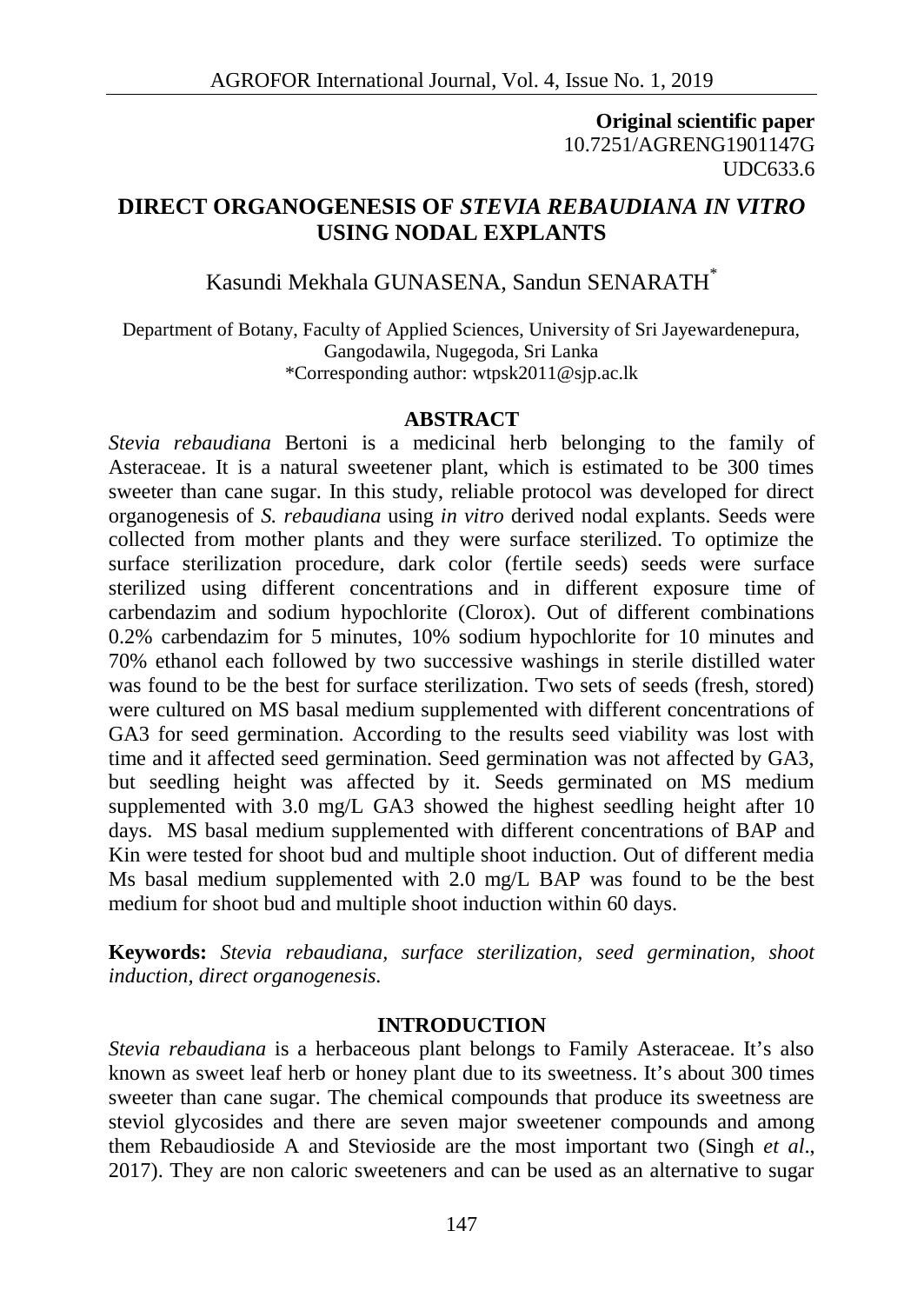and synthetic sweetening agents. Therefore this could be considered as the best alternative natural sweetener for diabetic patients. In addition to its non caloric sweetening property it has many therapeutic values such as anticancer, antimicrobial and anti-inflammatory activity. Therefore Stevia is used as food supplement and sweetener in countries like USA, Japan, Brazil and China (Yadav *et al*., 2011). The demand for sugar in Sri Lanka is likely to go up in coming years. Therefore this will elegantly meet the requirement of sugar in Sri Lanka including demand in pharmaceuticals and soft drink industries.In natural conditions, percentage seed germination is poor and unsuccessful due to small endosperm and infertile seeds. There are reports about propagation of Stevia through stem cuttings, but direct planting of them in field has limitations due to poor rooting (Yadav *et al.,* 2011). Plant regeneration from *in vitro* culture can be achieved by either organogenesis or embryogenesis. Supplement of different plant growth regulators enhances and accelerates the production of *in vitro* plants with good agronomical traits and steviosides content in leaves (Singh *et al*., 2017).

### **MATERIALS AND METHODS**

Mother plants were collected and were maintained in a shade house.

MS medium supplemented with 30.0 g/L sucrose and 8.0 g/L agar was used as the basal medium. The pH of the all media was adjusted to  $5.8 \pm 0.5$ . Temperature of the culture room was maintained at  $25 \pm 1$  C<sup>o</sup> and PAR (Photosynthetically Active Radiation) was provided for 18 hours per day. There were at least 20 replicates in each treatment and growth regulators free MS medium was used as the control. Completely Randomized Design (CRD) was used in all experiments.

### Optimizing surface sterilization protocol for seeds

Seeds were collected from mother stock maintained in department shade house and were initially washed with few drops of liquid detergent for 5 minutes followed by running tap water for 30 minutes. After that they were treated with a fungicide (Carbendazim) and Clorox. Each step was followed by two successive washings with sterile distilled water. Then seeds were treated with 70% ethanol for 30 seconds followed by washing with sterile distilled water twice. Finally surface sterilized seeds were cultured on growth regulators free MS medium. To determine the suitable surface sterilization method, effect of 2.0% carbendazim with two different exposure time and Clorox at two different concentrations with different exposure time were tested. Contamination percentage, survival percentage and germination percentage were recorded and best method was used for further experiments.

### *In vitro* seed germination

Seeds were collected from mother plants and two sets of seeds (fresh and ten days stored) were used for the experiment. They were surface sterilized and cultured on MS medium supplemented with different concentrations of (1.00 mg/L- 3.00 mg/L) GA3. Germination percentage and mean shoot length after 10 days were recorded.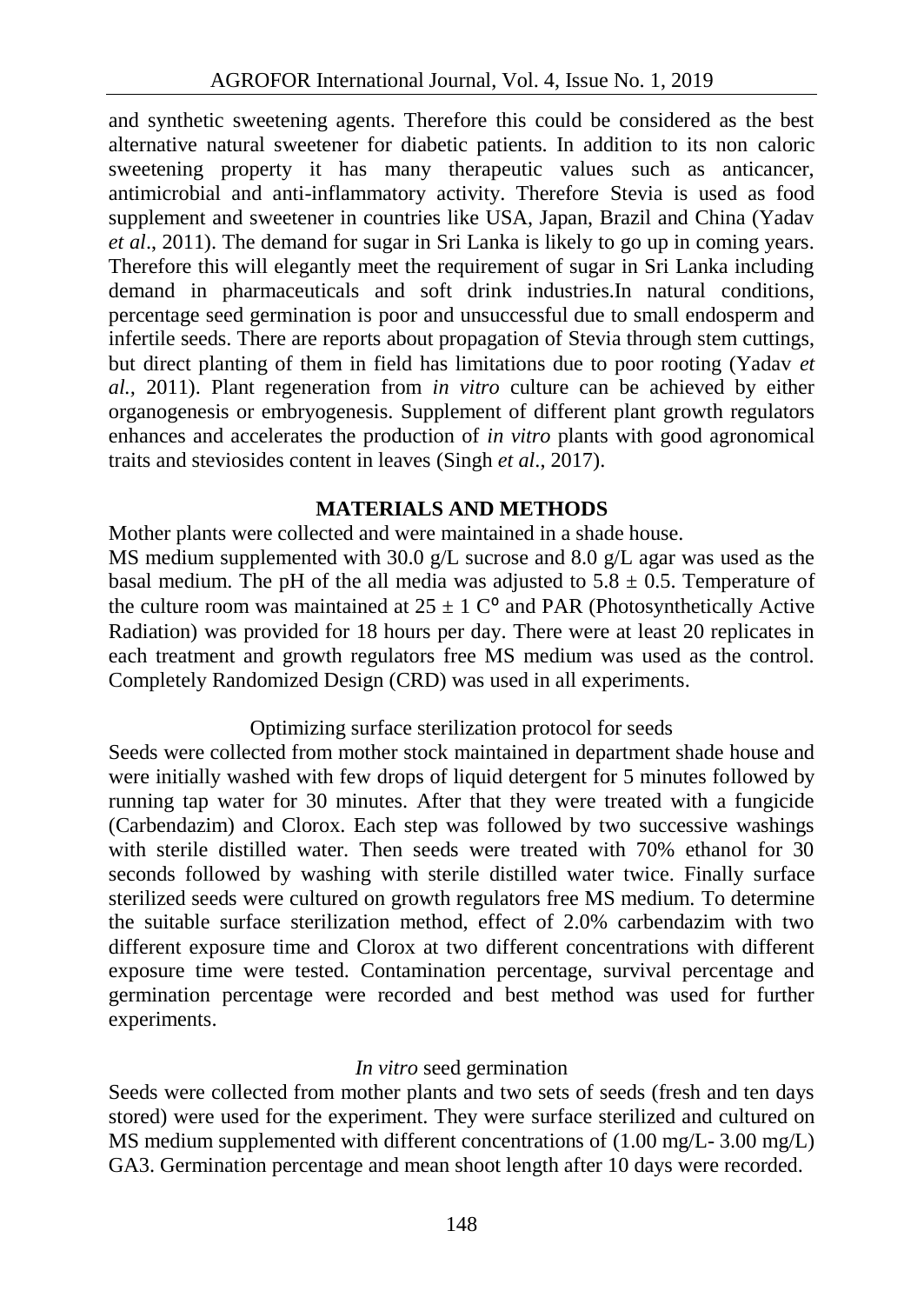#### Multiple shoot induction *in vitro*

Nodal segments were used as the explants source and taken from two weeks old *in vitro* germinated seedlings. Seedlings were carefully taken out from the culture bottles and approximately 1.0 cm length nodal segments were prepared. They were cultured on MS medium supplemented with different concentrations of (0.5 mg/L - 2.5 mg/L) BAP and (0.5 mg/l-2.5 mg/L) Kin. Number of shoots per explants and mean shoot length after 30 days were recorded.

### **RESULTS AND DISCUSSION**

Optimizing surface sterilization protocol for seeds

After seven days of incubation, seeds in growth regulator free MS medium, it was observed that 0.2% carbendazim with 5 minutes exposure time and 10% Clorox with 10 minutes exposure time (T3) was the most suitable surface sterilization protocol based on the visual observations of the contamination, germination and survival percentage of seeds. It showed low percentage contamination (16.0%) together with highest percentage germination of seeds (61.9%). Though percentage contamination of the seeds treated with 0.2% carbendazim for 10 minutes and 15% Clorox for 10 minutes was zero, none of the seeds were germinated. It was observed that when the Clorox concentration and exposure time increase, percentage contamination decreases, but showed adverse effects on seed viability (Table 1). In addition, treatment T4, T5 and T6 also showed considerably higher germination, which is higher than 45.0% compared to the other treatments.

| Treatment<br>code | Conc.<br>Of<br>Clorox<br>(v/v) | Exposure<br>time of<br>Clorox | Exposure<br>time of $0.2\%$<br>carbendazim<br>(min) | $\%$<br>Contamination | $\%$<br>Survival | $\%$<br>Germination |
|-------------------|--------------------------------|-------------------------------|-----------------------------------------------------|-----------------------|------------------|---------------------|
| T1                | 10 %                           | 5                             | 5                                                   | 76.0                  | 24.0             | 16.67               |
| T <sub>2</sub>    | 10 %                           | 5                             | 10                                                  | 68.0                  | 32.0             | 12.50               |
| <b>T3</b>         | $10\%$                         | 10                            | 5                                                   | 16.0                  | 84.0             | 61.90               |
| T <sub>4</sub>    | 10 %                           | 10                            | 10                                                  | 36.0                  | 64.0             | 50.00               |
| T <sub>5</sub>    | 15 %                           | 5                             | 5                                                   | 28.0                  | 72.0             | 55.56               |
| T6                | 15 %                           | 5                             | 10                                                  | 32.0                  | 68.0             | 47.05               |
| T7                | 15 %                           | 10                            | 5                                                   | 4.0                   | 96.0             | $\Omega$            |
| T8                | 15 %                           | 10                            | 10                                                  | $\theta$              | 100.0            | 0                   |

Table 1: Percentage contamination, percentage survival and percentage germination of seeds with different treatments used for surface sterilization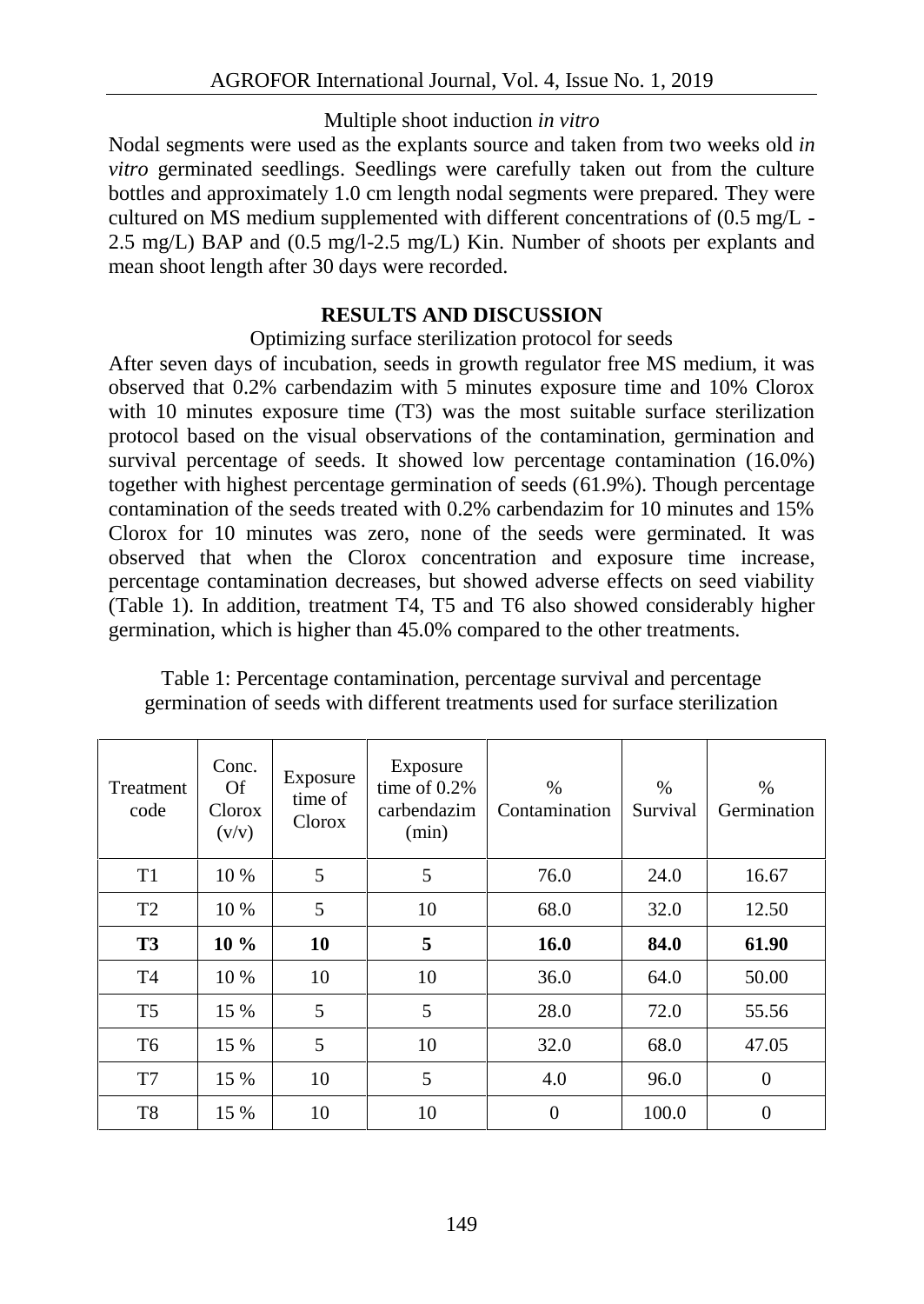Contamination is one of the major problems in plant tissue culture. Therefore determination of suitable sterilization method is necessary for successful establishment of protocol. Urbi and Zainuddin (2015) reported that, effect of Clorox in disinfecting of Stevia is time and concentration dependent and results of the present study confirmed the same fact.

## *In vitro* seed germination

After 10 days of incubation, it was observed that fresh seeds shown higher percentage germination in all media than 10 day stored seeds (Table 2). Seedling height was increased with  $GA_3$  in both types of seeds. Therefore the results indicate that seed storage affect their viability and  $GA_3$  only affect in seedling height. The highest mean seedling height after 10 days was observed in seeds cultured on MS medium supplemented with 3.0 mg/L GA3 (T4) in both types of seeds (4.38 cm for fresh seeds, 4.10 cm for 10 days stored seeds). Therefore it was the best medium for *in vitro* seed germination (Figure 1).



Figure 1*: In vitro* germinated seedlings on MS medium supplemented with 3.0 mg/L  $GA_3$ 

Gunasena and Senarath, (2017) reported that the height of the *in vitro* germinated *Punica granatum* seedlings exponentially increase with the increase in GA<sub>3</sub> concentration in MS medium. Present study also showed an increase in seedling height with increase of  $GA_3$  concentration.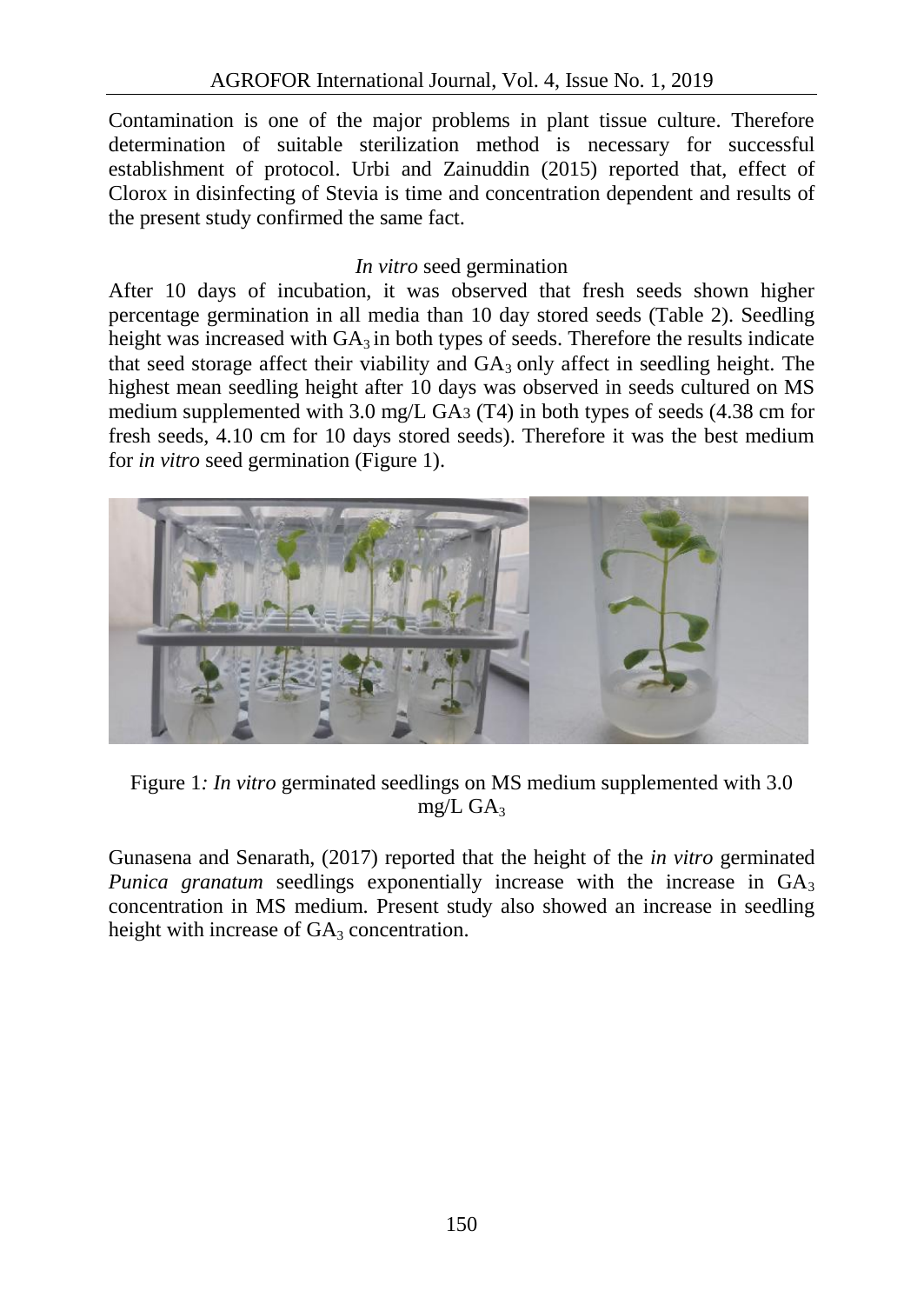| Treatment<br>code | Seed type            | $GA_{\text{3}} \text{ (mg/L)}$ | % Germination $\pm$<br><b>SD</b> | Mean height after<br>10 days (cm) $\pm$ SD |
|-------------------|----------------------|--------------------------------|----------------------------------|--------------------------------------------|
| T1                | Fresh seeds          | 0.0                            | $52.0 \pm 0.51$                  | $1.49 \pm 0.01$                            |
| T <sub>2</sub>    | Fresh seeds          | 1.0                            | $56.0 \pm 0.50$                  | $3.41 \pm 0.14$                            |
| T <sub>3</sub>    | Fresh seeds          | 2.0                            | $64.0 \pm 0.49$                  | $3.94 \pm 0.09$                            |
| T4                | <b>Fresh seeds</b>   | 3.0                            | $72.0 \pm 0.46$                  | $4.38 \pm 0.14$                            |
| T <sub>5</sub>    | 10 days stored seeds | 0.0                            | $20.0 \pm 0.41$                  | $1.38 \pm 0.08$                            |
| T <sub>6</sub>    | 10 days stored seeds | 1.0                            | $20.0 \pm 0.41$                  | $3.76 \pm 0.09$                            |
| T7                | 10 days stored seeds | 2.0                            | $20.0 \pm 0.41$                  | $3.90 \pm 0.1$                             |
| T8                | 10 days stored seeds | 3.0                            | $24.0 \pm 0.44$                  | $4.10 \pm 0.17$                            |

Table 2. Percentage seed germination and mean seedling height of the seedlings after 10 days in the presence of  $GA<sub>2</sub>$ 

### Multiple shoot induction *in vitro*

After 4 weeks of incubation, all the nodal segments cultured on MS medium supplemented with BAP showed higher number of shoots per explants and higher mean shoot length than nodal segments cultured on MS medium supplemented with Kin (Table 3). According to the results, number of shoots per explants and mean shoot length increase with BAP concentration up to 2.0 mg/L. Results indicated that shoot induction was also affected by Kin, but not vary with its concentration. Therefore the best medium for multiple shoot induction was MS medium supplemented with 2.0 mg/L BAP (T4) and there were 8.20 shoots per explants and mean shoot length was 3.94 cm (Figure 2).



Figure 2: Multiple shoots obtained from nodal segments cultured on MS medium supplemented with 2.0 mg/L BAP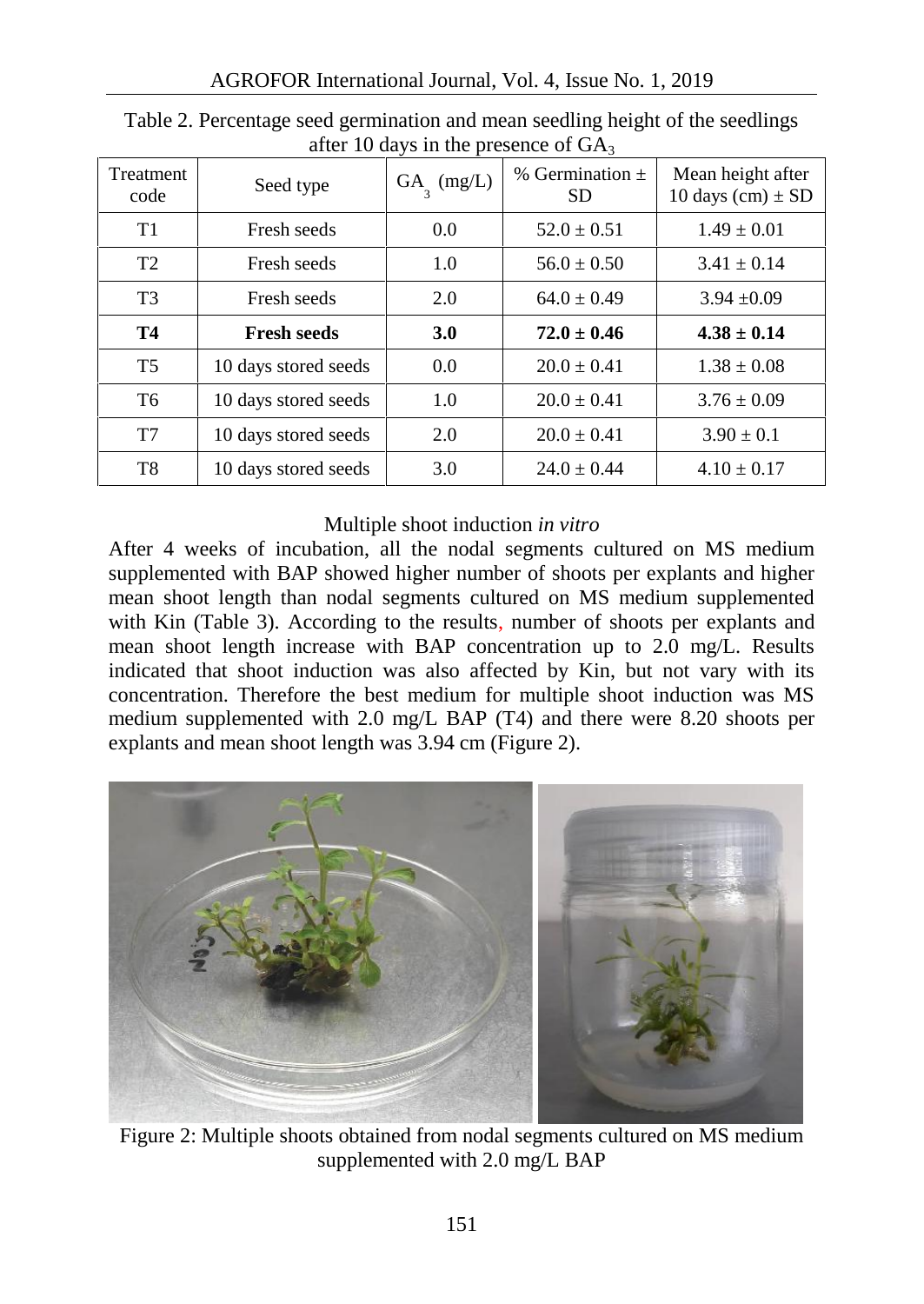The presence of cytokinins in the medium was essential to induce bud break and shoot proliferation from nodal explants. Out of the two cytokinins used, BAP was found to be more effective than KIN for shoot bud development from nodal explants (Thiyagarajan and Venkatachalam., 2012). Debnath (2008) reported that the maximum shoot proliferation was in 2 mg/L BAP and it confirms the observations in the present study as well.

| Table 3. Number of shoots per explants, mean shoot length after 30 days in media |  |  |  |  |  |  |  |
|----------------------------------------------------------------------------------|--|--|--|--|--|--|--|
| with different concentrations of BAP and Kin                                     |  |  |  |  |  |  |  |
|                                                                                  |  |  |  |  |  |  |  |

| <b>Treatment</b><br>code | <b>BAP</b><br>(mg/L) | Kin<br>(mg/L) | Number of shoots per<br>explants $\pm$ SD | Mean shoot length after<br>30 days $(cm) \pm SD$ |
|--------------------------|----------------------|---------------|-------------------------------------------|--------------------------------------------------|
| T1                       | 0.5                  |               | $5.78 \pm 0.09$                           | $2.53 \pm 0.12$                                  |
| T <sub>2</sub>           | 1.0                  |               | $6.05 \pm 0.13$                           | $2.67 \pm 0.13$                                  |
| T <sub>3</sub>           | 1.5                  |               | $6.91 \pm 0.12$                           | $3.38 \pm 0.13$                                  |
| T4                       | 2.0                  |               | $8.20 \pm 0.12$                           | $3.94 \pm 0.14$                                  |
| T5                       | 2.5                  |               | $5.19 \pm 0.14$                           | $2.54 \pm 0.13$                                  |
| T <sub>6</sub>           |                      | 0.5           | $4.81 \pm 0.12$                           | $2.43 \pm 0.13$                                  |
| T7                       |                      | 1.0           | $4.52 \pm 0.13$                           | $2.37 \pm 0.12$                                  |
| T8                       |                      | 1.5           | $4.32 \pm 0.10$                           | $2.28 \pm 0.12$                                  |
| T <sub>9</sub>           |                      | 2.0           | $4.36 \pm 0.14$                           | $1.97 \pm 0.09$                                  |
| T <sub>10</sub>          |                      | 2.0           | $4.25 \pm 0.18$                           | $1.57 \pm 0.11$                                  |

### **CONCLUSION**

The best surface sterilization protocol for *S. rebaudiana* seeds is 0.2% carbendazim with 5 minutes exposure time and 10% Clorox with 10 minutes exposure time. Fresh seeds have higher seed germination percentage than 10 days stored seeds and it indicates seed storage affect their viability. Tissue culture practices revealed that  $GA<sub>3</sub>$  only affect in seedling height and highest mean seedling height can be obtain *in vitro* using MS medium supplemented with 3.0 mg/L GA3. Best medium to obtain highest number of shoots per explant and highest mean shoot length is MS medium supplemented with 2.0 mg/L BAP.

### **ACKNOWLEDGEMENT**

This research is supported by University Research Grants, University of Sri Jayewardenepura, Gangodawila, Nugegoda, Sri Lanka.